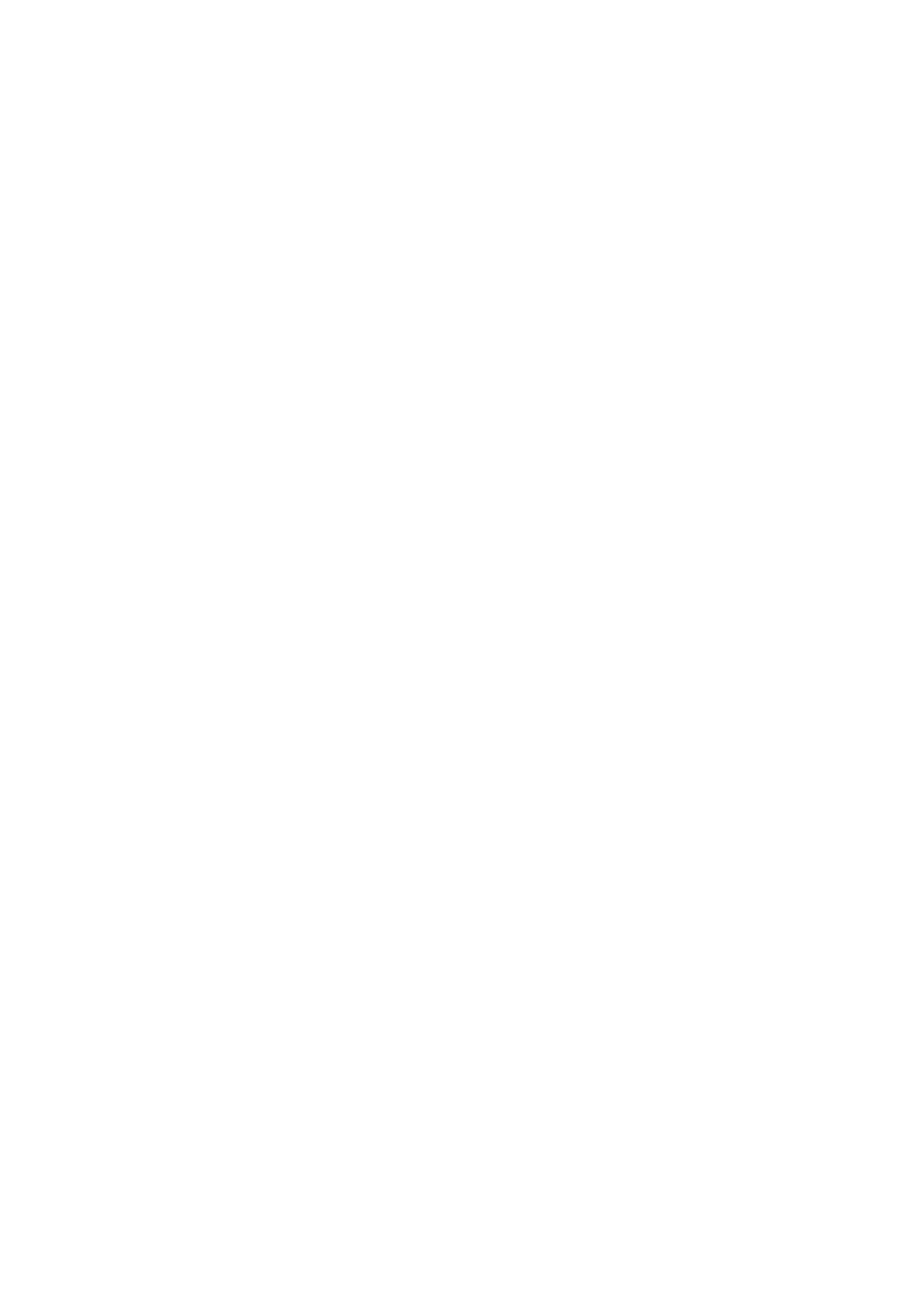# Beacons Shining lights of new music

## Wednesday 16 May 2018 7.30pm, Queen Elizabeth Hall

Emma Wilde El Blanco Día for solo clarinet (world premiere; London Sinfonietta commission dedicated to the memory of Robert Clark) Rebecca Saunders Skin (London premiere) Charlotte Bray Reflections in Time (world premiere; London Sinfonietta commission) **Unsuk Chin** cosmigimmicks (UK premiere)

Peter Rundel conductor Donatienne Michel-Dansac soprano Mark van de Wiel clarinet London Sinfonietta

This concert is dedicated to the memory of Robert Clark

The London Sinfonietta is grateful to Arts Council England for its generous support of the ensemble, as well as the many other individuals, trusts and businesses who enable us to realise our ambitions.







With the friendly support of ernst von siemens music foundation John Ellerman Foundation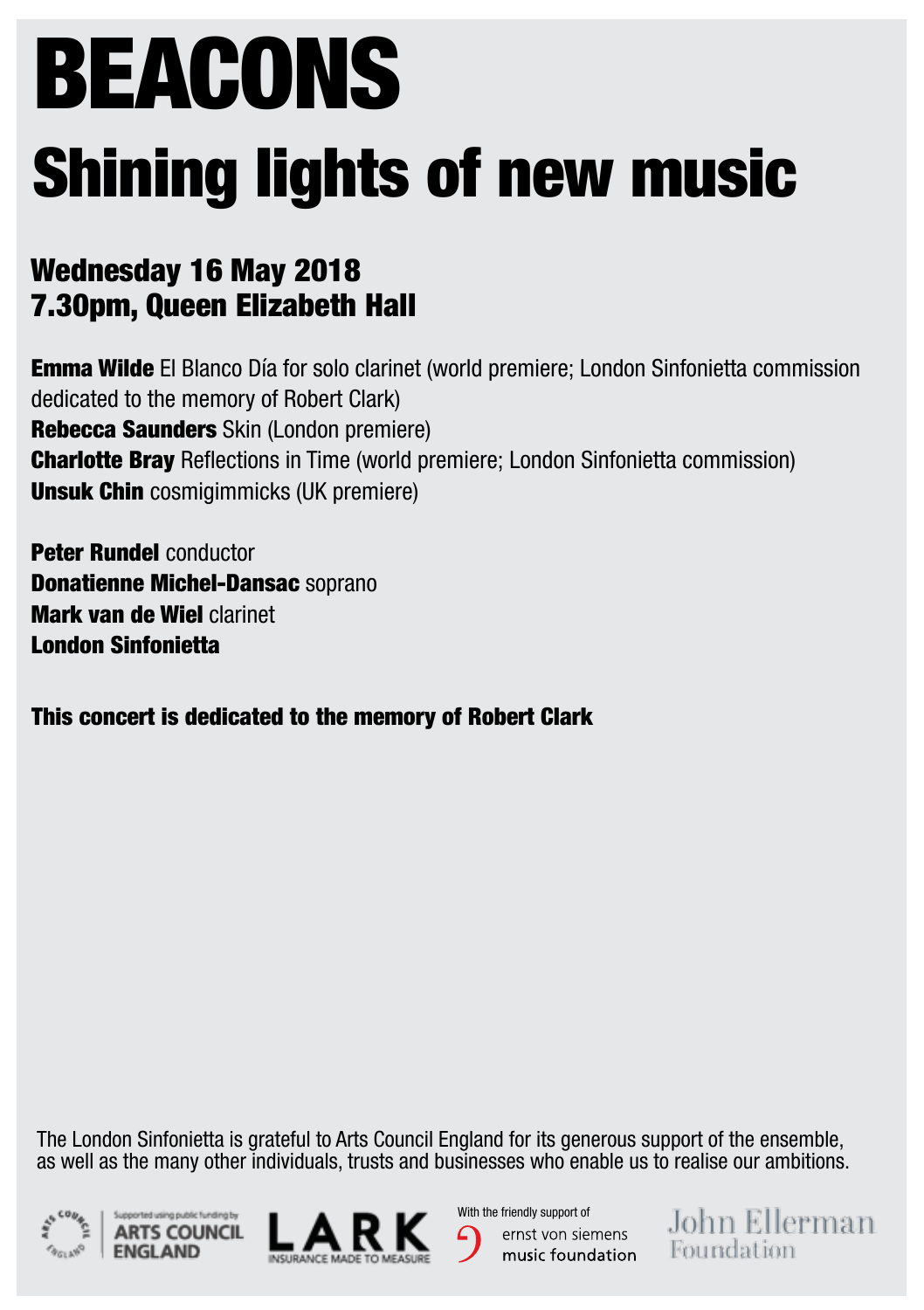# WELCOME

Welcome to tonight's concert. It's very exciting to be back in the Queen Elizabeth Hall, where the London Sinfonietta gave its first ever concert on 24 January 1968. This season is our  $50<sup>th</sup>$  and beyond our birthday concert in January this year, I've programmed commissions and premieres in different venues and in collaboration with different art forms to show how the London Sinfonietta is evolving.

Not least of those changes over time has been the greater representation of women composers in our work. Looking back over our history in the 20<sup>th</sup> century, we had a very long way to travel. This concert is a marker – after all, how many concerts will we have done in the past featuring work just by men? A new work for us by Charlotte Bray is also long overdue, and we are excited to give its world premiere.

I'm particularly pleased to welcome Peter Rundel to conduct the ensemble for the first time. He is renowned for his musicianship and leadership in contemporary music. We hope this may be the first of several future visits. I'm also very excited to welcome back the extraordinary soprano Donatienne Michel-Dansac.

This concert tonight is dedicated to Robert Clark, who recently passed away. He was a long-time supporter of the ensemble, especially of the work of the early-career composers we have commissioned. His positive energy and enthusiasm at our events, rehearsals and receptions is already missed, and yet we welcome his equally loyal partner Susan Costello to this event as we remember an extraordinary personality.

We continue to be grateful to Arts Council England and the trusts and foundations who support our work. We also hugely value the individuals – like Robert & Susan – who fund parts of our programme. We welcome any of you to join us in helping make new music happen.

Andrew Burke Chief Executive & Artistic Director Welcome to Southbank Centre's Queen Elizabeth Hall. We hope you enjoy your visit. We have a Duty Manager available at all times. If you have any queries please ask any member of staff for assistance.

Eating, drinking and shopping? Southbank Centre shops and restaurants include Foyles, EAT, Giraffe, Strada, wagamama, YO! Sushi, Le Pain Quotidien, Las Iguanas, ping pong, Canteen, Honest Burger, Côte Brasserie, Skylon and Topolski, as well as cafes, restaurants and shops inside Royal Festival Hall.

If you wish to get in touch with us following your visit please contact the Visitor Experience Team at **Southbank Centre, Belvedere Road, London SE1 8XX**, phone **020 3879 9555**, or email **customer@southbankcentre.co.uk**

We look forward to seeing you again soon.

**SOUTHRANK CENTRE** RESIDENT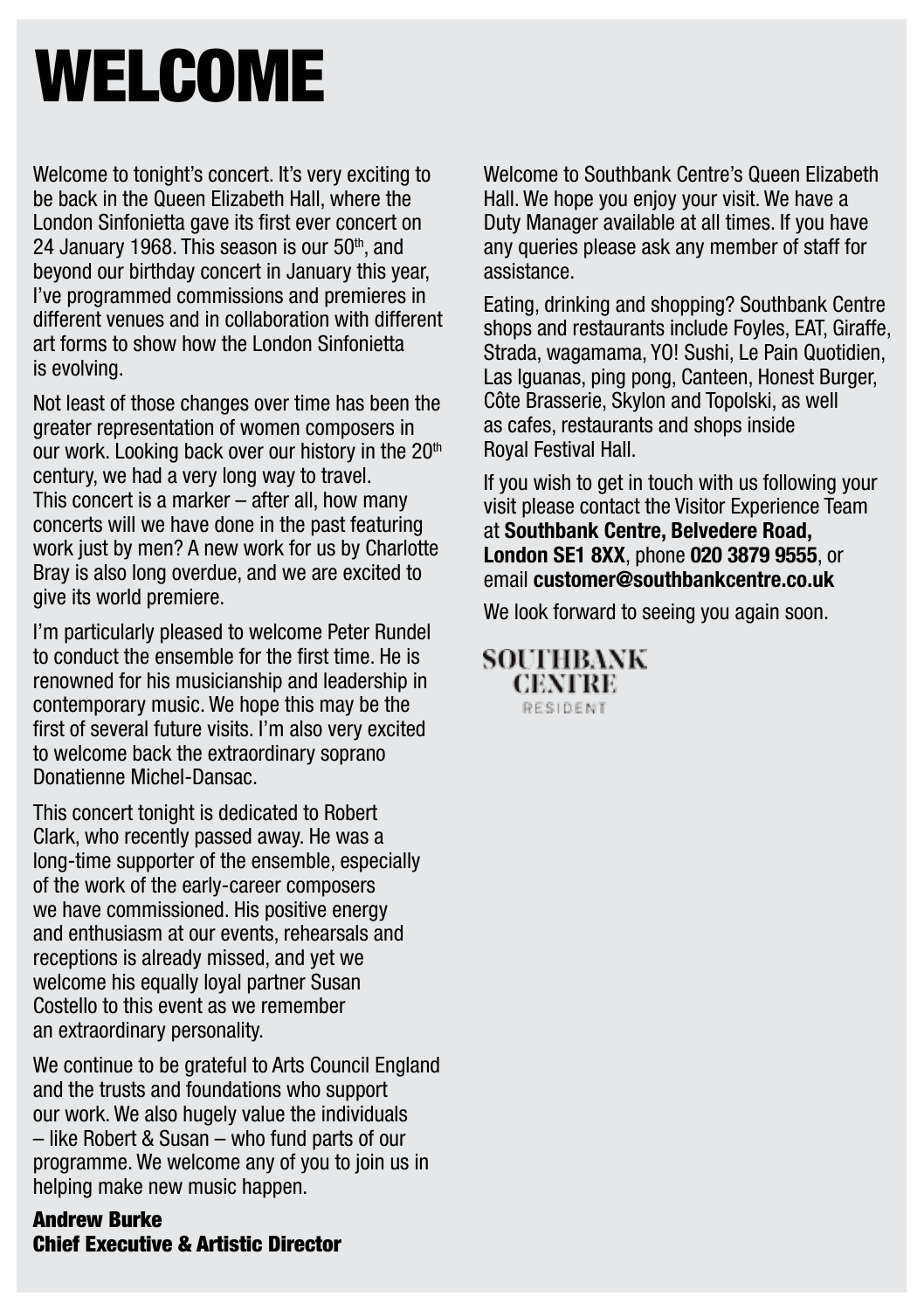# A TRIBUTE to robert clark



Robert Clark (1946–2018) London Sinfonietta Pioneer

Robert was born in Llandudno in Wales and spent most of his formative years in Porthmadog. He trained as a teacher in Nottingham, but after a year of teaching moved to London and joined the Civil Service in the Department of Health and Social Security.

On moving to London, he threw himself into the cultural life of the capital, and was very active in the peace movement where he first met the Quaker community. Quakerism became the bedrock of his life when he became a member of the Westminster Meeting House in the early 1980s, where he met his partner Susan Costello in 1983. Together they discovered their shared love of music when they attended the BBC Proms together, a love that carried on throughout their life.

Robert and Susan particularly enjoyed contemporary music and were closely involved with the London Sinfonietta for many years where they took great joy in supporting young composers and commissioning new music throughout their association with the organisation. This lives on tonight in the dedication to Robert of Emma Wilde's world premiere El Blanco Día, and in the

continued support that Susan shows in attending London Sinfonietta concerts and events.

In all his activities, Robert focused completely on others and on how to help other people. He received early retirement at the end of the 1990s and became very busy with voluntary work. He assisted the Covent Garden Community Association, became a Governor of Archbishop Sumner Primary School and joined the Voice of the Listener and Viewer (VLV) where he became Trustee and Secretary and took a leading role in defending public radio. He was also involved with a group of National Trust members that sprang from the Bradenham affair in 1982 when the Trust granted a lease of land for an air force bunker in the Chilterns – the group's opposition subsequently led to changes in governance procedures and they have monitored the National Trust's governance ever since.

Whatever role he took on, Robert was committed and faithful in carrying out his responsibilities. Having become an elder in his local Friends Meeting House, he fulfilled his commitments until his illness became too much but continued to attend worship every Sunday, even through quite grueling treatments for his myeloma.

Robert and Susan loved to travel together, picking up music festivals wherever they could. They enjoyed three weeks in Italy last autumn, a week in Germany in December and took in a long walk together in Kew Gardens on December 28<sup>th</sup>, before Robert's cancer relapsed in early January and was very aggressive and untreatable. Susan thanks Guy's Hospital who took the most wonderful care of him and where he died very peacefully.

#### Words courtesy of Susan Costello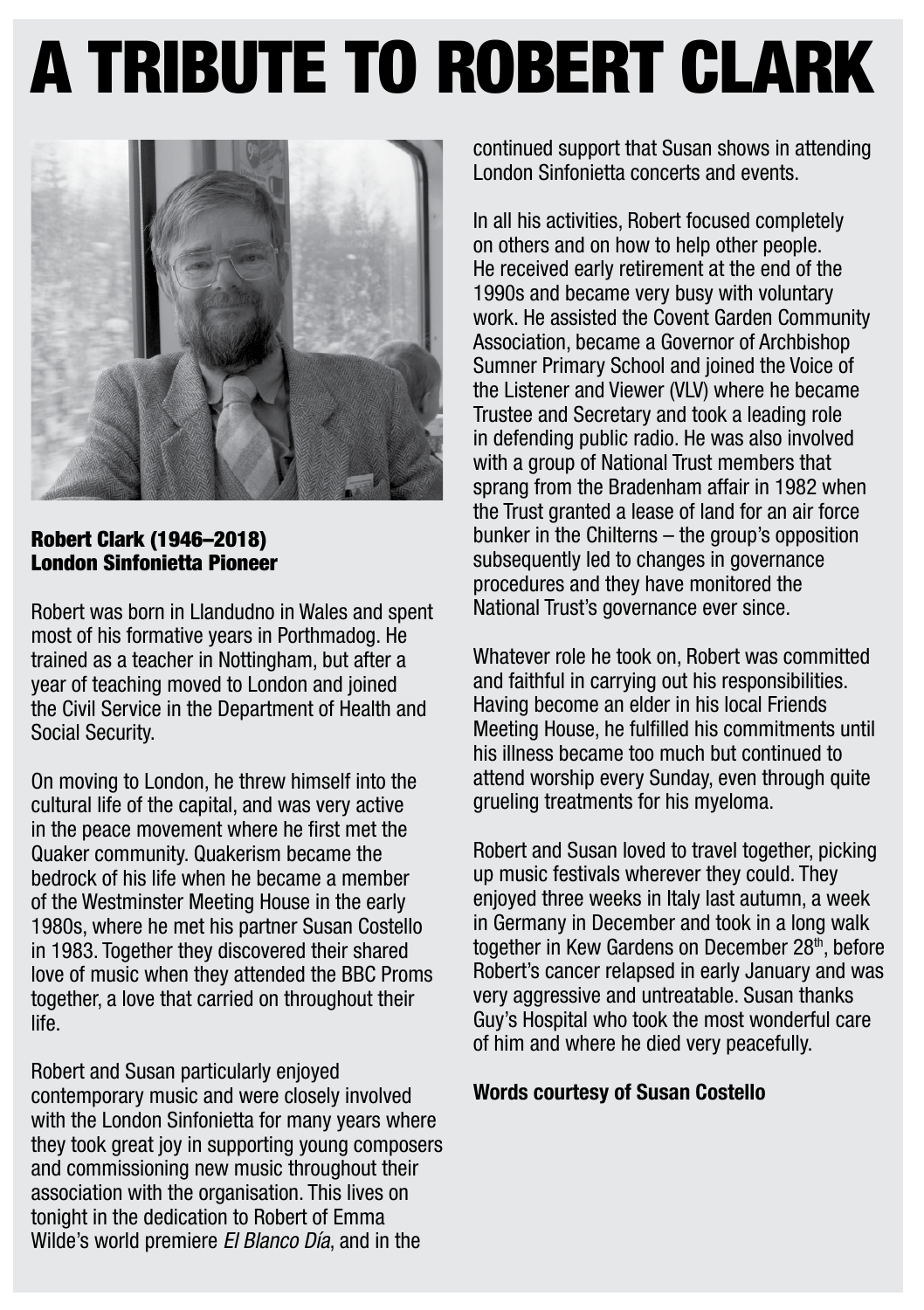# Emma Wilde (b.1991)



Emma Wilde is a composer from Manchester who currently divides her time between the UK and Mexico. Her music explores dramatic contrasts and is influenced by other cultures and art forms in particular, Greek tragedy, the paintings of Kandinsky and Latin American rhythms. She studied composition at the University of Manchester and was recently awarded a PhD.

Her music has been performed by a range of leading performers and ensembles including London Symphony Orchestra (Panufnik Scheme 2017), Britten Sinfonia (OPUS 2016), Psappha, the Hebrides Ensemble, members of the Scottish Chamber Orchestra and Royal Northern Sinfonia. International festival appearances have included UNK New Music Festival 2018 (Nebraska, USA), Foro Internacional de Música Nueva 2017 (Mexico City, Mexico) and Horizon Festival of Arts and Culture 2017 (Queensland, Australia).

Her string quartet Tijax was awarded the Premio Nuestra America 2017 (Our America Prize) in Mexico and her recent work, El Hilo del Tiempo, for Royal Northern Sinfonia and Luke Carver Goss (accordion) was broadcast on BBC Radio 3 and released internationally on NMC recordings.

## El Blanco Día (2018)

El Blanco Día is dedicated to the memory of Robert Clark, a long-time supporter of the London Sinfonietta.

Although I did not know Robert personally, others have spoken of his great energy and passion. The concept of energy became the starting point for the work. The fast-moving rhythmic material creates a sense of constant motion and is juxtaposed with quieter highpitched tremolos, which also contain an inherent sense of movement.

The title (in English  $-$  the white day) is a line from the poem Amor constante más allá de la muerte by the Spanish poet Francisco de Quevedo. The uplifting poem deals with the idea that love and human connection can continue to grow and transcend the mortal world. The work's structure reflects the theme of the poem in that the energy eventually gives way to a growth of lyricism.

© Emma Wilde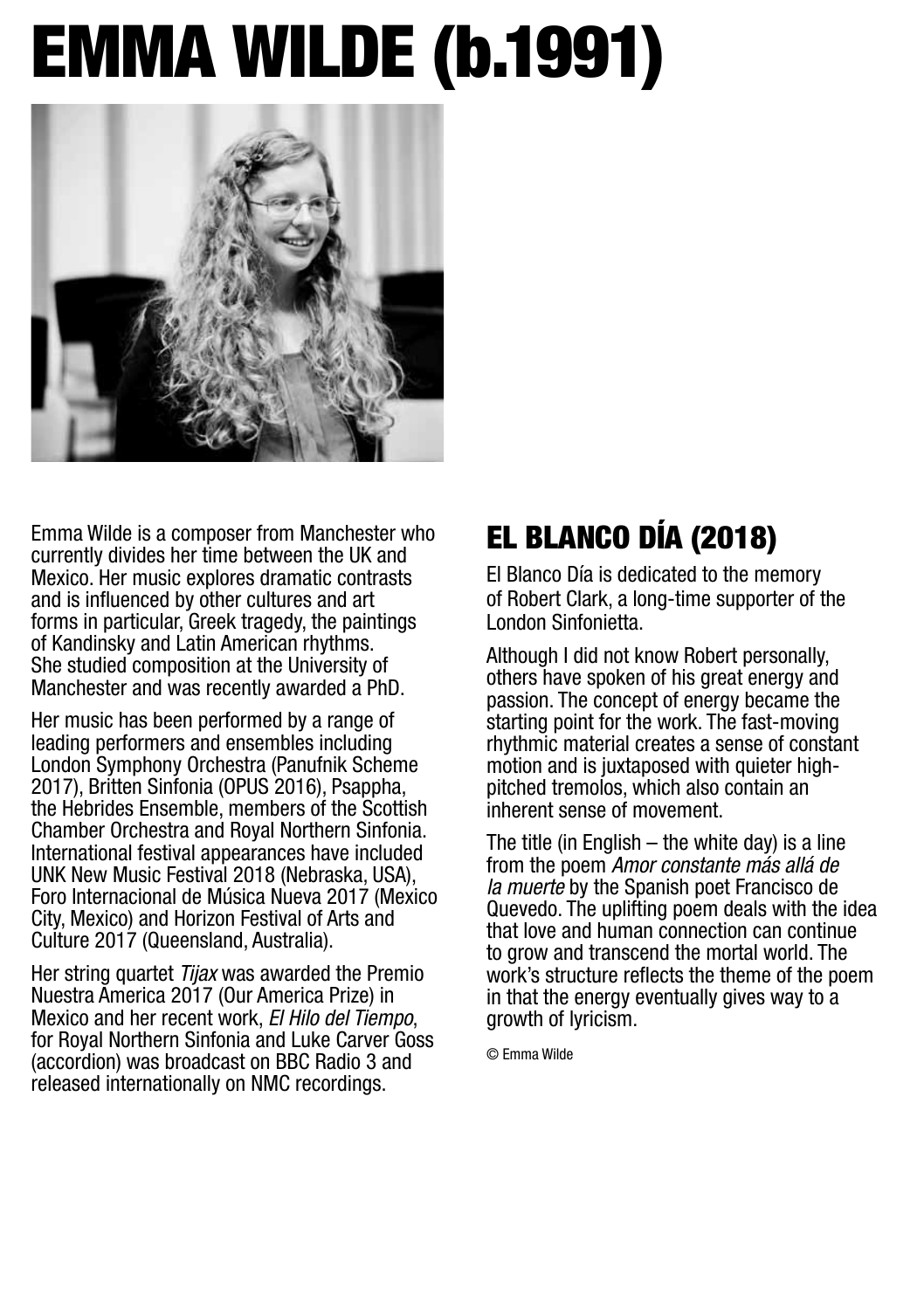# Rebecca Saunders (b.1967)



© Musica Viva - Beyerischer Rundfunk

With her distinctive and striking sonic language. Berlin-based British composer Rebecca Saunders is one of the leading composers of her generation. Born in London, she studied composition at Edinburgh University with Nigel Osborne and in Karlsruhe with Wolfgang Rihm.

Since 2003, she has expanded the spectrum of her compositions with works such as chroma (2003), a collage of 6–23 instrument groups and sound sources distributed throughout a given space. Her first work for stage, insideout, was a choreographed piece in collaboration with Sasha Waltz and received performances throughout Europe.

Saunders' music has been performed by many prestigious ensembles and soloists, including Ensemble musikFabrik, Arditti Quartet, Klangforum Wien, Ensemble Modern, Ensemble Recherche, the Neue Vocalsolisten, Ensemble Remix and the BBCSO. She has been recognised with prestigious awards including an Ernst von Siemens Foundation Award, the ARD und BMW musicaviva Prize, the Paul Hindemith Prize and a BASCA British Composer Award. Most recently, Saunders received the Hans und Gertrud Zender Foundation Prize and the prestigious Mauricio Kagel Music Preis in 2015, a BASCA British Composer Award in 2016, and an RPS Award for Skin in 2017.

Saunders teaches at the Darmstadt Summer Courses and Impuls Academy in Graz and has been professor for composition at the Hanover University of Music, Theatre and Media since 2011. In 2009 she became a member of the Berlin Academy of Arts and of Dresden's Sachsen Academy of Arts in 2013. She is published by Edition Peters.

## SKIN (2016)

#### skin /Skin/ n.

a taut flexible continuous outer covering or layering of the body or thing; a film like a skin on the surface of a liquid or solid; the skin of a flayed animal with or without the hair. n. the delicate membrane separating the body and its environment– implies the phenomenon of touch, one of the five external senses, and through which the subsidiary sensory modalities of temperature, pain and vibration are partly perceived.

**Touch**, somatosensory, tactition or mechanoreception: a neural perception generally in the skin, but also in the tongue, throat, and mucosa. Receptors respond to variations in speed and pressure (firm, brushing, sustained, etc.). adj. somatic, tactile.

#### skin / Skin / v.

to skin, to peel back the surface of; to shed an animal of its skin.

Under one's skin: so deeply penetrative as to irritate, stimulate, provoke thought, or otherwise excite.

Under the skin: beneath apparent or surface differences: at heart.

Skin as a metaphor for transience – the continuous process of shedding dead skin and the growing of new.

Struck by a recording of an early production of Samuel Beckett's television play Ghost Trio (1975), the following text was the catalyst for this piece:

#### this is the room's essence

not being / now look closer / mere dust dust is the skin of a room / history is a skin the older it gets the more impressions are left on its surface / look again

The main text in *Skin* is my own which gradually materialised during the long compositional process, and was partly inspired by the extensive collaborative sessions with Juliet Fraser. A section from James Joyce's Ulysses, from the final passage of Molly Bloom's monologue, is quoted towards the end.

© Rebecca Saunders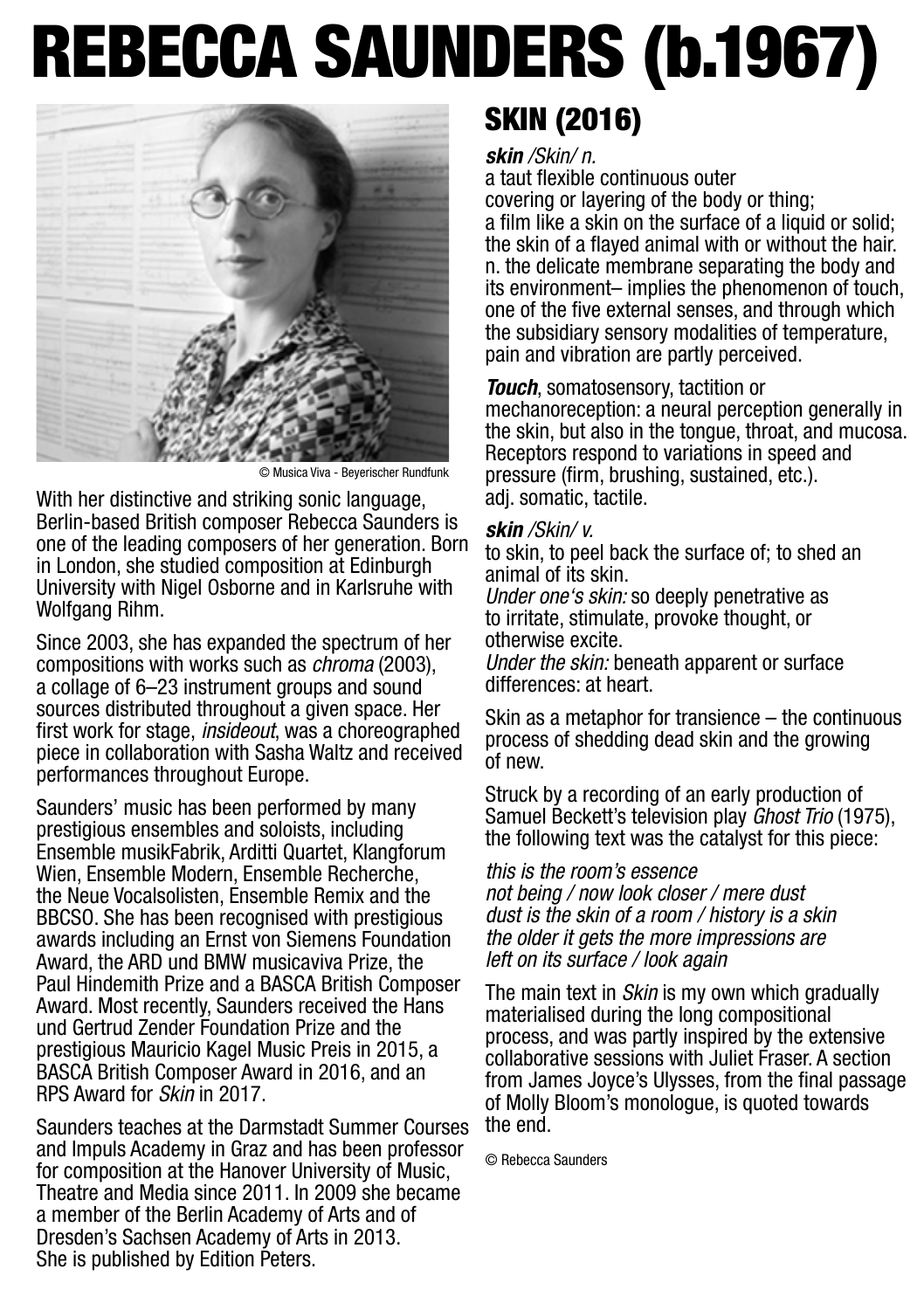# Charlotte BRay (b.1982)



© Nicholas Dawkes

Charlotte Bray has emerged as a distinctive and outstanding talent of her generation, with an uninhibited ambition and desire to communicate. Bray has been championed by world-class ensembles and orchestras, including the BBC Symphony Orchestra, the Royal Opera House and BCMG. Her work has featured at the BBC Proms, Aldeburgh, Cheltenham, Tanglewood, Aix-en-Provence and Verbier Festival. Several renowned conductors have performed her work including Sir Mark Elder, Oliver Knussen and Sakari Oramo.

In addition to tonight's London Sinfonietta commission, Bray will receive two more premieres this summer with a duo for viola and cello Mid-Oceaned, commissioned by the Hepner Foundation which will be performed by Ralf Ehlers and Lucas Fels of the Arditti Quartet and in July Bray's solo viola work commissioned by Aix-en-Provence Festival for Tabea Zimmerman.

Other recent highlights include: the Scottish premiere of *Stone Dancer* with the BBC Scottish Symphony Orchestra under Geoffrey Paterson (March 2018); At the Speed of Stillness with the Vancouver Symphony Orchestra in the ISCM World Music Days Festival 2017; Voyage by The Nordic Saxophone Quartet; Black Rainbow performed by DalaSinfonietta and Wermland Opera Orchestra; cello concerto Falling in the Fire under Sakari Oramo and the BBC Symphony Orchestra with Guy Johnston, BBC Proms 2016; and a stage work Out of the Ruins (Royal Opera House). 2018 sees the release of Bray's second recording, a disc of chamber works on the Richard Thomas Classical label. Recorded at the Sendesaal in Bremen, Germany, with the Amaryllis Quartet, the Mariani

Piano Quartet and pianist Huw Watkins, the project is generously supported by PRS Foundation's Composer Fund. At the Speed of Stillness, Bray's debut recording on NMC Records was released in October 2014.

Her many accolades include the Royal Philharmonic Society Composition Prize; Lili Boulanger Prize; Critics' Circle Award; named in The Evening Standard's Most Influential Londoners (2011); Honorary Member of Birmingham Conservatoire and Alumni of the Year (2014).

## Reflections in Time (2018)

New-born twins – innocent, curious and fragile – are the incipient inspiration for this work. The sound sphere mimics the new world and experiences life presents in breath, scent, movement, sensation, etc. It is a dance or game for two, often accompanied by the ensemble delicately colouring or adding subtle resonance to the soloists. Eight pairs, created from the fourteen instruments (doubling instruments featuring in two groupings) pass segments of sound from one to the next, at times, overlapping or interacting. Essentially, the work was created in two large sections: the first emitting energy while the second gradually unfolds the music, fragmenting and developing earlier melodies and motifs that reappear like memories. Smaller sections lie within the whole.

The introduction is succeeded by expressive melodic material that floats amidst accented groups and sustained lines. In turn, this is followed by tremolo moving clusters in the violin and viola before bowed crotales, together with piccolo, form a slow and very quietly-resonating section. High, closely chromatic sounds are interlinked, almost to a singularity. This gives way to a lively rhythmic feature for piano and double bass, passing for a time to cello and bass clarinet. Contrabassoon with harp then grasp their moment, unfolding into a development section. Finally, joined by more of the ensemble, the high crotales and piccolo material returns.

Overall, the piece is sparsely written, with an intense focus on the colour of each individual instrument alongside its paired-partner. Silence and the space between notes, allowing sounds to speak and resonate, are vitally important.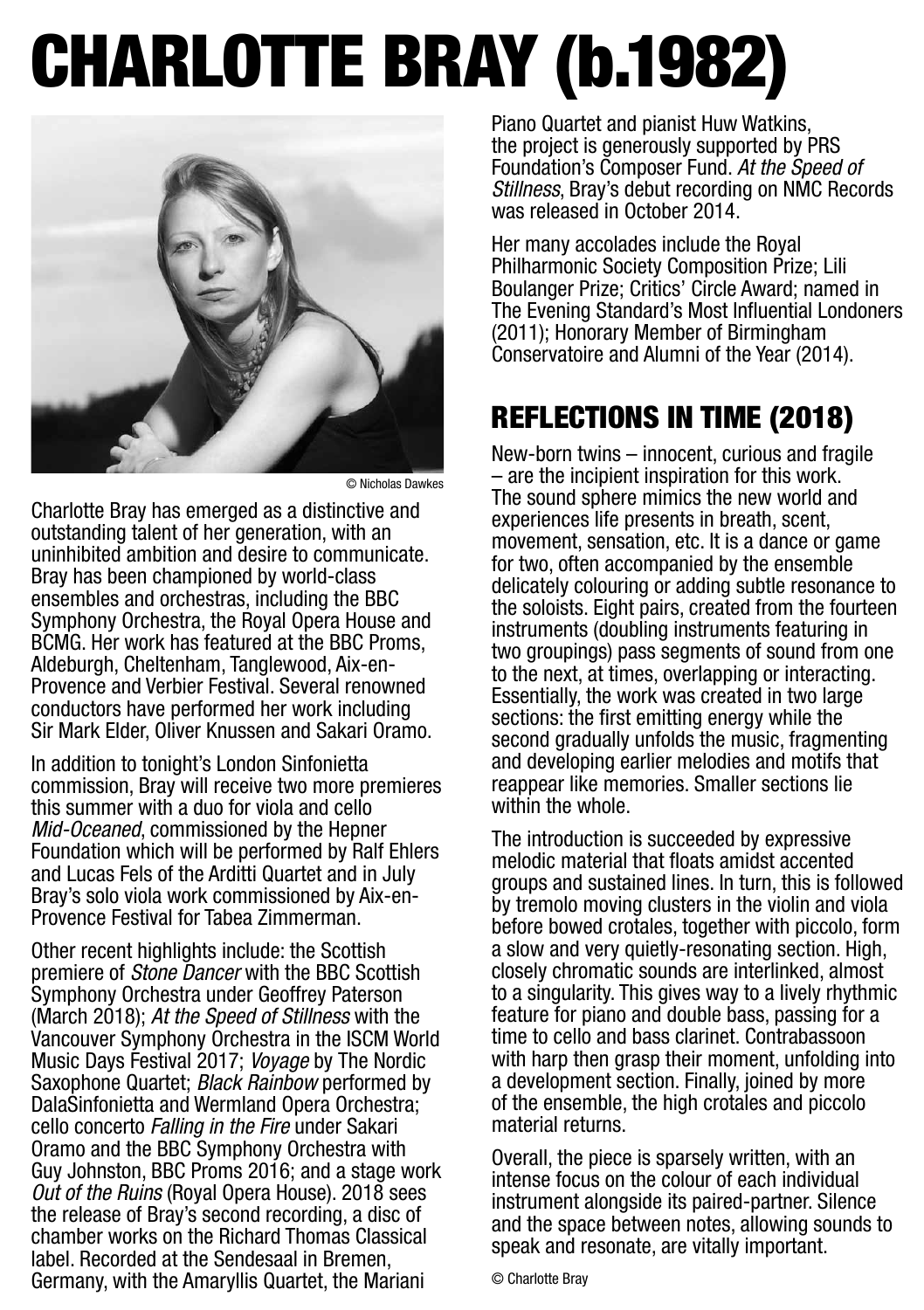# UNsuk chin (b.1961)



© Priska Ketterer

Unsuk Chin was born in Seoul, South Korea, and has lived in Berlin since 1988. Her music has attracted conductors such as Simon Rattle, Gustavo Dudamel, Esa-Pekka Salonen, Peter Eötvös, Neeme Järvi, Myung-Whun Chung, George Benjamin, Susanna Mälkki and François-Xavier Roth amongst others. She has received many honours including the 2004 Grawemeyer Award for Music Composition for her Violin Concerto, the 2005 Arnold Schoenberg Prize, the 2010 Prince Pierre Foundation Music Award, the 2012 Ho-Am Prize and the 2017 Wihuri Sibelius Prize.

Chin has been commissioned and performed in major festivals and series in Europe, the Far East, and North America by orchestras and ensembles such as the Berlin Philharmonic, BBC Symphony Orchestra, Chicago Symphony Orchestra, London Philharmonic Orchestra, Philharmonia Orchestra, Boston Symphony Orchestra, City of Birmingham Symphony Orchestra, Los Angeles Philharmonic Orchestra, London Sinfonietta, Ensemble Intercontemporain, Ensemble Modern, Kronos Quartet and Arditti Quartet. She has also received commissions from electronic music studios such as IRCAM. Her first opera Alice in Wonderland received its world première at the Bavarian State Opera in 2007.

Chin oversees the contemporary music series of Seoul Philharmonic Orchestra, which she founded, and serves as Artistic Director of the Philharmonia Orchestra's 'Music of Today' series. Her music has appeared on Deutsche Grammophon, Kairos and Analekta and her work is published by Boosey & Hawkes.

## COSMIGIMMICKS (2011–12)

Immediately upon receiving this commission, I thought about composing a work related to pantomime. In the imaginary theatre of cosmigimmicks, plucked instruments play the main roles, whilst other instruments disguise in masques and mimicry. Frequently, all instruments meld into a single 'super-instrument': both the pianist and the violinist imitate plucked instruments, the former by means of preparation, the latter by employing unusual playing techniques; and the array of percussion instruments (partly played by the trumpeter) is employed to attain the greatest symbiosis of sound. The overall timbre of the piece is metallic and highly fragile. This unusual tonal character called forth ideas all linked to the notion of musical pantomime.

The first movement, Shadow Play, is in fact not related to pantomime at all, but to shadow puppetry. It starts with mere noise, from which tones and harmonies emerge. The musical gestures are shadowlike; figures appear and disappear as quick as a flash. In the course of the movement, the music gets more and more complex, the extremely fast figures becoming in turn slower and more expanded.

The second movement, *Quad*, was inspired by Samuel Beckett's two homonymous TV plays (which are, in fact, 'geometrical pantomimes'). This is a strongly rhythmical scene, simple and regular, the pace-like movement constantly accelerated by means of a kind of metric modulation. Each instrument is transformed into a kind of percussion.

The last movement, Thall, is a homage to György Ligeti. The title is Korean and means 'mask'. Guitar is at its centre, playing a quasi-melody consisting of a few microtones, repeated time and again. In accordance with harmonies of other instruments, this 'melody' changes, similar to a transformation of a mime's facial expression (like Marcel Marceau's Le Fabricant de Masques). The overall character is both slightly sentimental and macabre, describing the psyche of a torn person, the mental state being illustrated by means of alteration of harmonic language.

Despite all mentioned references and stimuli, cosmigimmicks is highly abstract and subjective and certainly not literary programme music.

© Unsuk Chin / cosmigimmicks was commissioned by Nieuw Ensemble, Southwest Ensemble & Wittener Tage für Neue Kammermusik.

**\*See our music map for** cosmigimmicks **overleaf.**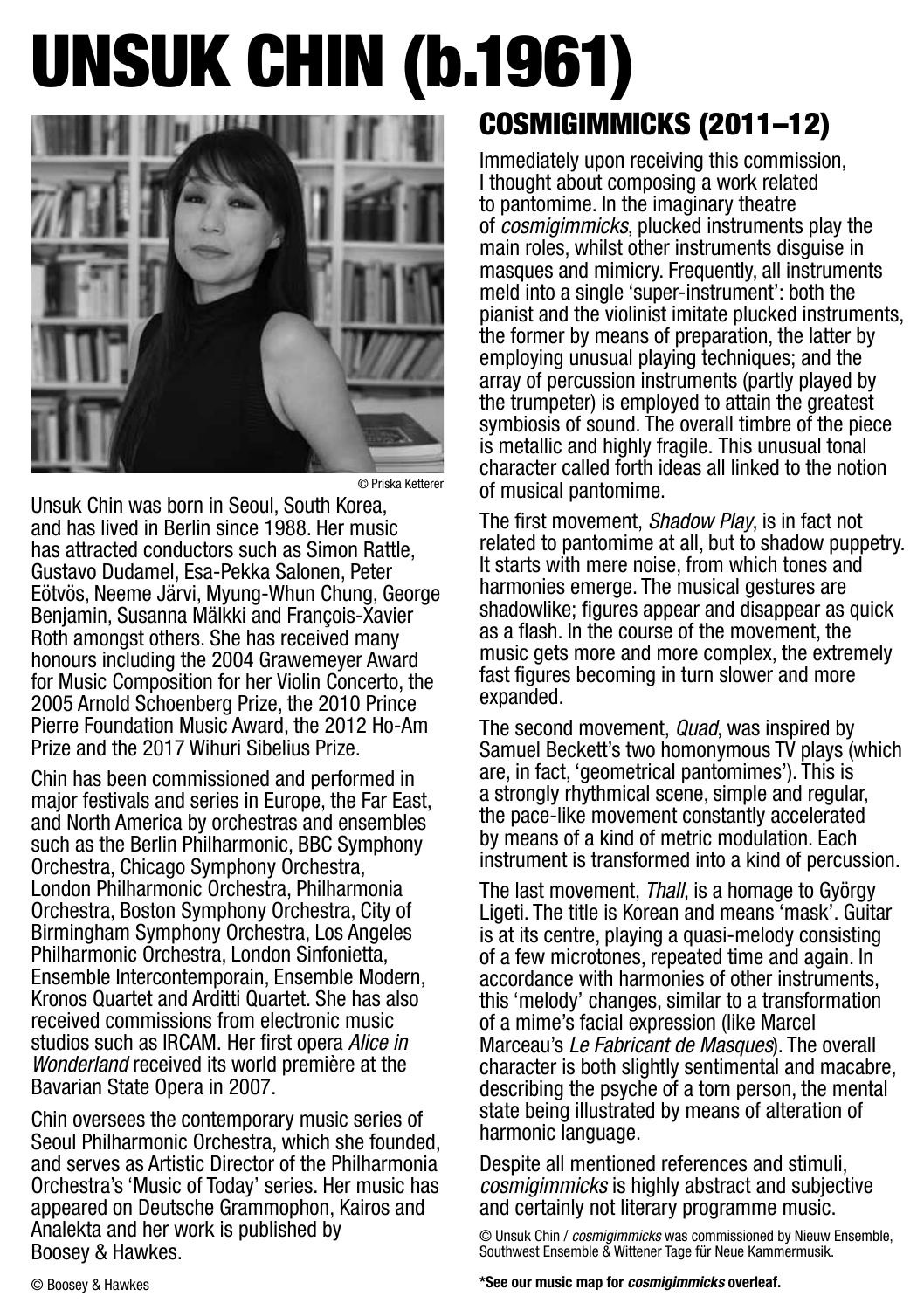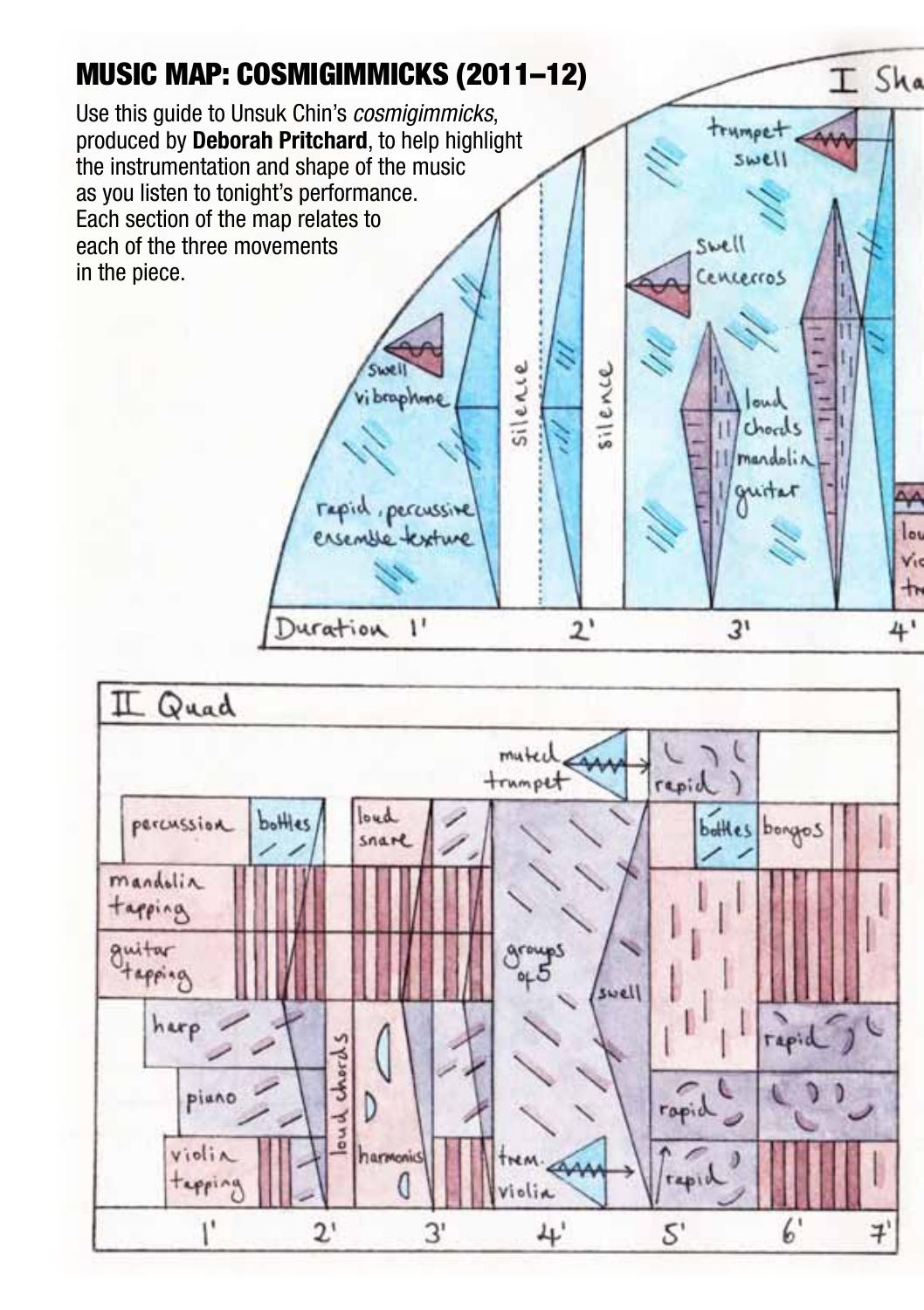

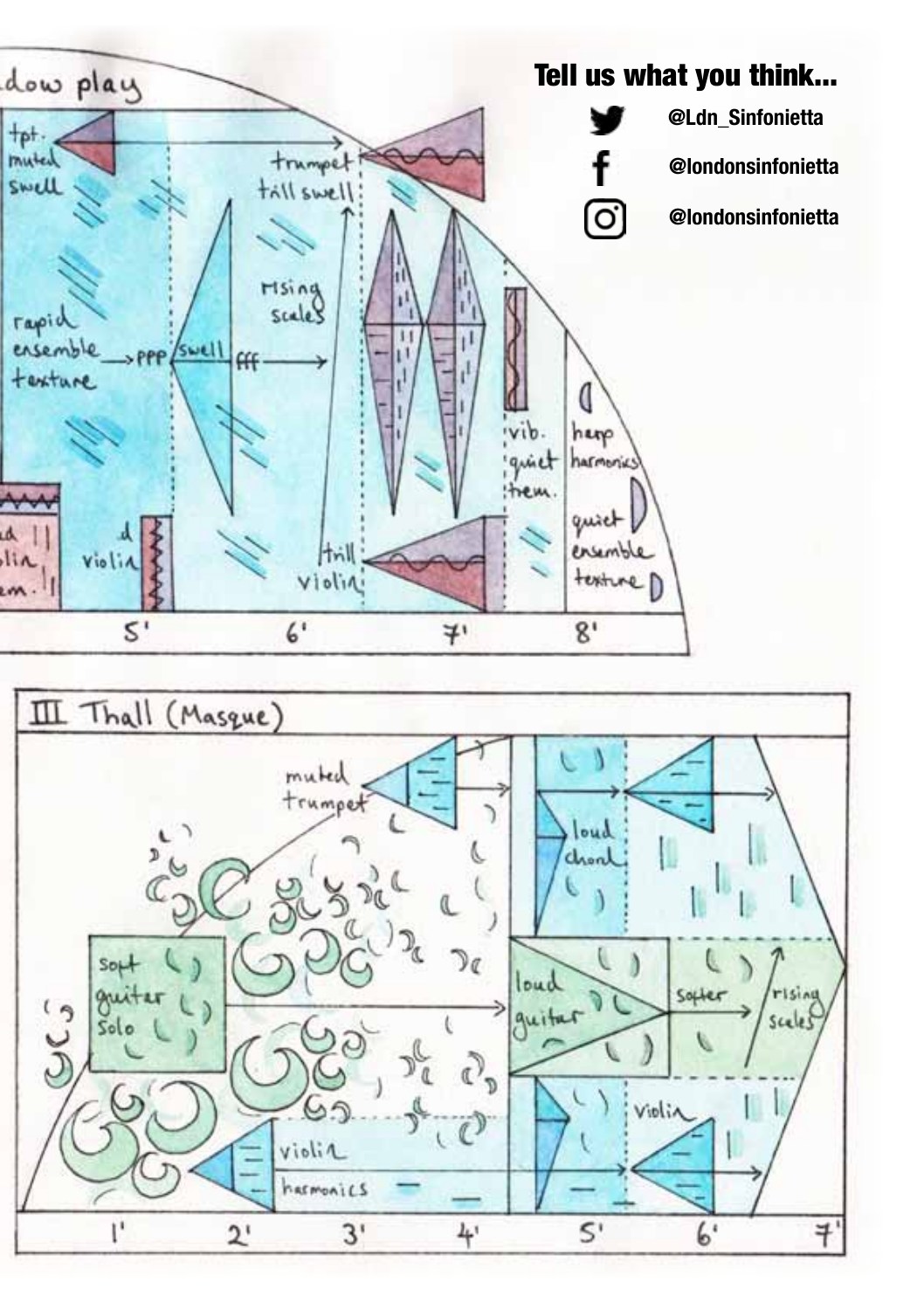

© Astrid Ackermann

## PETER RUNDEL **CONDUCTOR**

The depth of Peter Rundel's approach to complex music of various styles and epochs and his interpretive creativity have made him one of the most sought-after partners for leading European orchestras. He is regularly invited to conduct the Bavarian Radio Orchestra, DSO Berlin, NDR Symphony Orchestra and WDR Symphony Orchestra Cologne and is continuing his close collaboration with the new SWR Symphony Orchestra. Recent international guest appearances have included the Orchestre National de Lille, Orchestre Philharmonique de Luxembourg, Brussels Philharmonic, Orchestra del Maggio Musicale Fiorentino as well as the Orchestra del Teatro dell'Opera Roma.

Following a successful start to the 2017/18 season at the Salzburg Festival (leading a project with Martin Grubinger) and the Musikfest Berlin (conducting the SWR Symphony Orchestra), he will make his debut appearance with the Vienna Symphony Orchestra and return to lead orchestras including the Frankfurt Radio Symphony, Bavarian Radio Symphony and the Orchestre Philharmonique de Radio France.

Peter Rundel has conducted the world premieres of opera productions at the Bavarian State Opera, Wiener Festwochen, Deutsche Oper Berlin, Gran Teatre del Liceu, Bregenz Festival and Schwetzinger SWR Festspiele and has collaborated with respected directors such as

Peter Konwitschny, Peter Mussbach, Philippe Arlaud, Heiner Goebbels, Reinhild Hoffmann, Carlus Padrissa (La Fura dels Baus) and Willy Decker. His work in opera includes traditional repertoire (he has conducted *Die Zauberflöte* at the Deutsche Oper Berlin and König Kandaules. Hansel and Gretel and The Marriage of Figaro at the Volksoper Vienna) as well as groundbreaking contemporary music theatre productions such as Stockhausen's Donnerstag, Massacre by Wolfgang Mitterer as well as the world premieres of Georg Friedrich Haas' Nacht and Bluthaus, Isabel Mundry's Ein Atemzug – die Odyssee and Emmanuel Nunes' Das Märchen and La Douce. The spectacular production of *Prometheus*. which he led at the Ruhrtriennale, was awarded the Carl-Orff-Preis in 2013. In 2016 and 2017, Peter Rundel conducted Heiner Goebbels' De Materie in New York's Armory Hall and at Teatro Argentino La Plata, a production that he premiered at the Ruhrtriennale in 2014.

Born in Friedrichshafen, Germany, Peter Rundel studied violin with Igor Ozim and Ramy Shevelov in Cologne, Hannover and New York, as well as conducting with Michael Gielen and Peter Eötvös. In New York he was mentored by the composer Jack Brimberg. From 1984 until 1996 he was a violinist in Ensemble Modern, to which he remains closely affiliated as a conductor. In the contemporary music world, he has enjoyed long associations with Ensemble Recherche, the Asko|Schönberg Ensemble and Klangforum Wien. He is also a regular quest with Ensemble intercontemporain and Ensemble Musikfabrik.

Peter Rundel has been artistic director of the Royal Philharmonic Orchestra of Flanders and was the founding artistic director of the Kammerakademie Potsdam. In January 2005, he was appointed artistic director of the Remix Ensemble Casa da Música in Porto and has since enjoyed great success with the contemporary music ensemble at important festivals throughout Europe. He has been awarded many prizes for his recordings of  $20<sup>th</sup>$  century music. including the prestigious Preis der deutschen Schallplattenkritik, the Echo Klassik and a Grammy Award nomination for Heiner Goebbels' Surrogate Cities.

© karsten witt musik management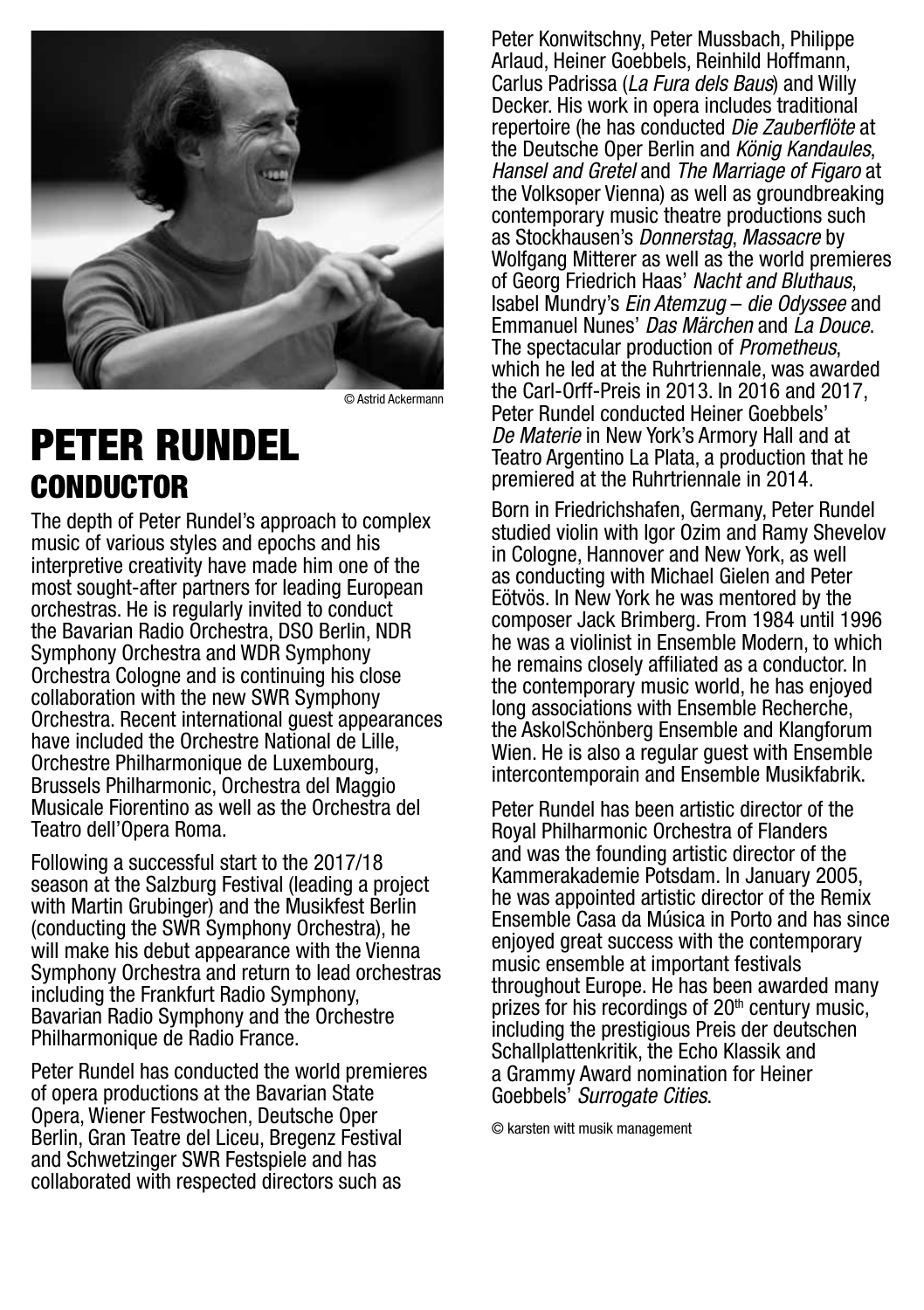

# MARK VAN DE WIEL Clarinet

Mark was born in Northampton, and educated at Merton College Oxford and the Royal College of Music. He was immediately appointed principal clarinettist with the Welsh National Opera and subsequently with Glyndebourne Touring Opera. Since 2000 he has been principal clarinettist with the Philharmonia Orchestra, and was appointed principal with the London Sinfonietta in 2002.

As a soloist he has performed with the Philharmonia, London Sinfonietta, London Chamber Orchestra (in La Scala, Milan), Thames Chamber Orchestra, Mozart Festival Orchestra, Welsh National Opera Orchestra, English Classical Players, the Arhus Orchestra, Belgrade Strings, and the Birmingham Contemporary Music Group. He is particularly well known for his performances of contemporary music, and has given many premieres.

Mark was principal clarinettist with the Composers' Ensemble from 1992–2000, and has been principal with the Endymion Ensemble since its formation. He is also principal with the London Chamber Orchestra, and is a professor at the Royal Academy of Music. He appeared for several years as the clarinet and basset horn soloist in the production of Mozart's *Clemenza Di* Tito at the Bavarian State Opera in Munich.

Mark has recorded chamber music for EMI, ASV, NMC and Finlandia records, and as a soloist for Olympia and NMC. He broadcasts frequently.



© Jean Radel

# **DONATIENNE** Michel-Dansac soprano

Donatienne Michel-Dansac studied violin and piano. She holds a diploma from the Conservatoire national supérieur de musique et de danse de Paris and performs works from across the repertoire, ranging from Baroque music to that of the 21st century. She has performed under the baton of William Christie, Emilio Pomarico, Pierre Boulez, François-Xavier Roth, Sylvain Cambreling and Daniel Barenboim.

In 1991, she met Georges Aperghis for the creation of *Sextuor* and became his collaborator. performing in over 20 works. She has also worked with IRCAM since 1993 and performed Le Marteau sans maître by Pierre Boulez on his 90<sup>th</sup> birthday.

Donatienne has worked with artists and authors to create music theatre associated with their work, and has performed in films and theatre. In 2017, she created the production company À vive allure.

She has been awarded the Odre des Arts et des Lettres and has received the Grand Prix in honerem from the Foundation Charles Cros for acheivements across her career.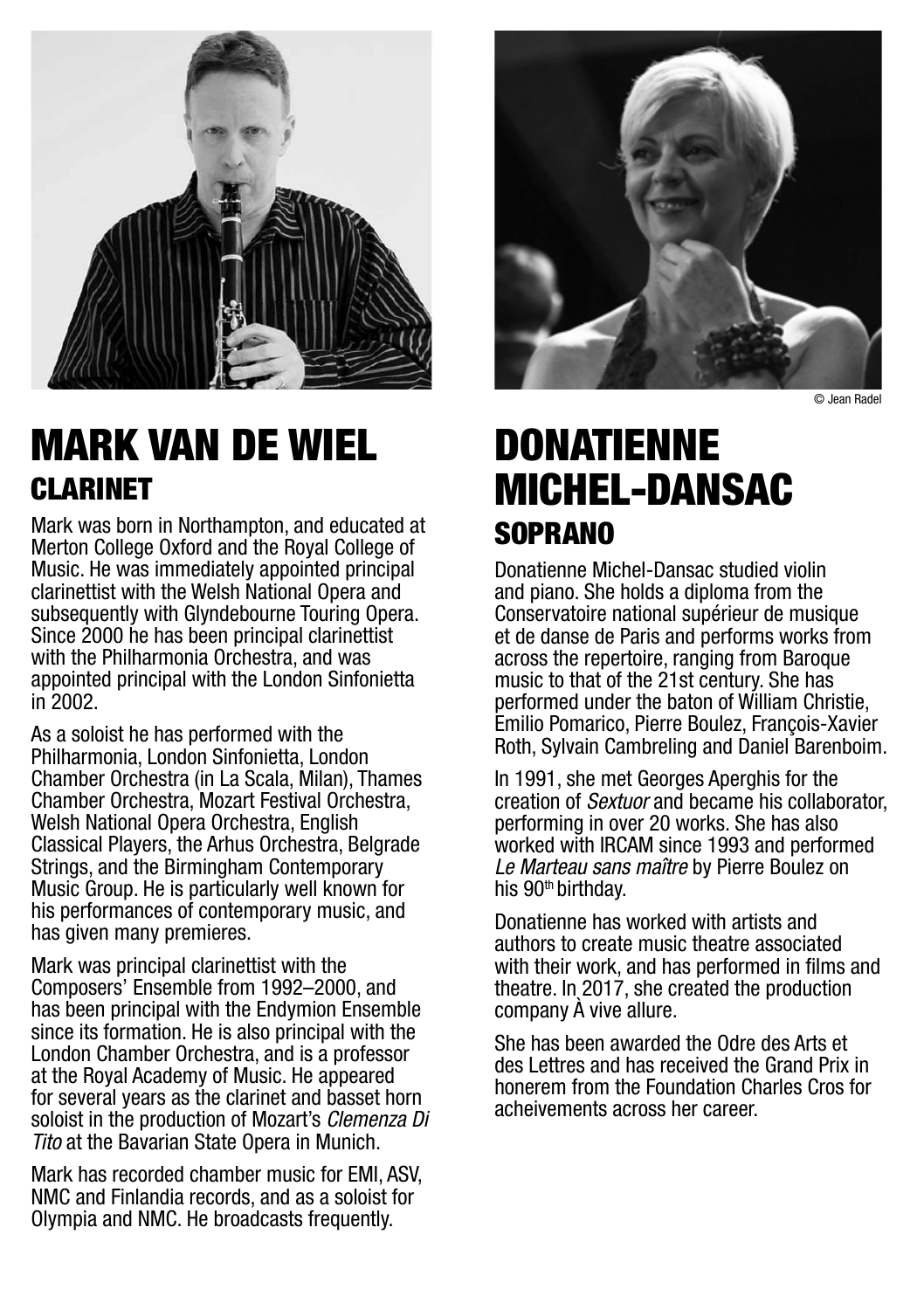# london sinfonietta

## Tonight's players

Michael Cox flute/piccolo/bass flute\* Mark van de Wiel clarinet/bass clarinet\* John Orford contra bassoon\* Michael Thompson horn\* Alistair Mackie trumpet\* Emma Bassett trombone Simon Blendis violin Fiona Winning viola Sally Pendlebury cello Lynda Houghton double bass David Hockings percussion\* Owen Gunnell percussion Elizabeth Burley piano Helen Tunstall harp\* Ian Watson accordion **Huw Davies quitar** Tom Ellis mandolin

\*London Sinfonietta Principal Player



The London Sinfonietta is one of the world's leading contemporary music ensembles. Formed in 1968, our commitment to making new music has seen us commission over 400 works and premiere many hundreds more. Our ethos today is to constantly experiment with the art form, working with the best composers and performers and collaborating with artists from alternative genres and disciplines. We are committed to challenging perceptions, provoking new possibilities and stretching our audiences' imaginations, often working closely with them as creators, performers and curators of the events we stage.

Resident at Southbank Centre and Artistic Associate at Kings Place, with a busy touring schedule across the UK and abroad, the London Sinfonietta's core eighteen Principal Players, are some of the finest musicians in the world.

Holding a leading position in education work, we believe that arts participation is transformational to individuals and communities, and that new music is relevant to all our lives. This belief is enacted through primary and secondary school concerts across the UK, interactive family events, and the annual London Sinfonietta Academy; an unparalleled opportunity for young performers and conductors to train with our Principal Players.

The London Sinfonietta has also broken new ground by creating Steve Reich's Clapping Music app for iPhone, iPad and iPod Touch, a participatory rhythm game that has been downloaded over 200,000 times worldwide. Recent recordings include George Benjamin's opera Into the Little Hill (Nimbus; 2017), Benet Casablancas' The Art of Ensemble (Sony Classical; 2018), David Lang's Writing on Water (Cantaloupe Music; 2018) and Philip Venables' debut album Below the Belt (NMC; 2018).

londonsinfonietta.org.uk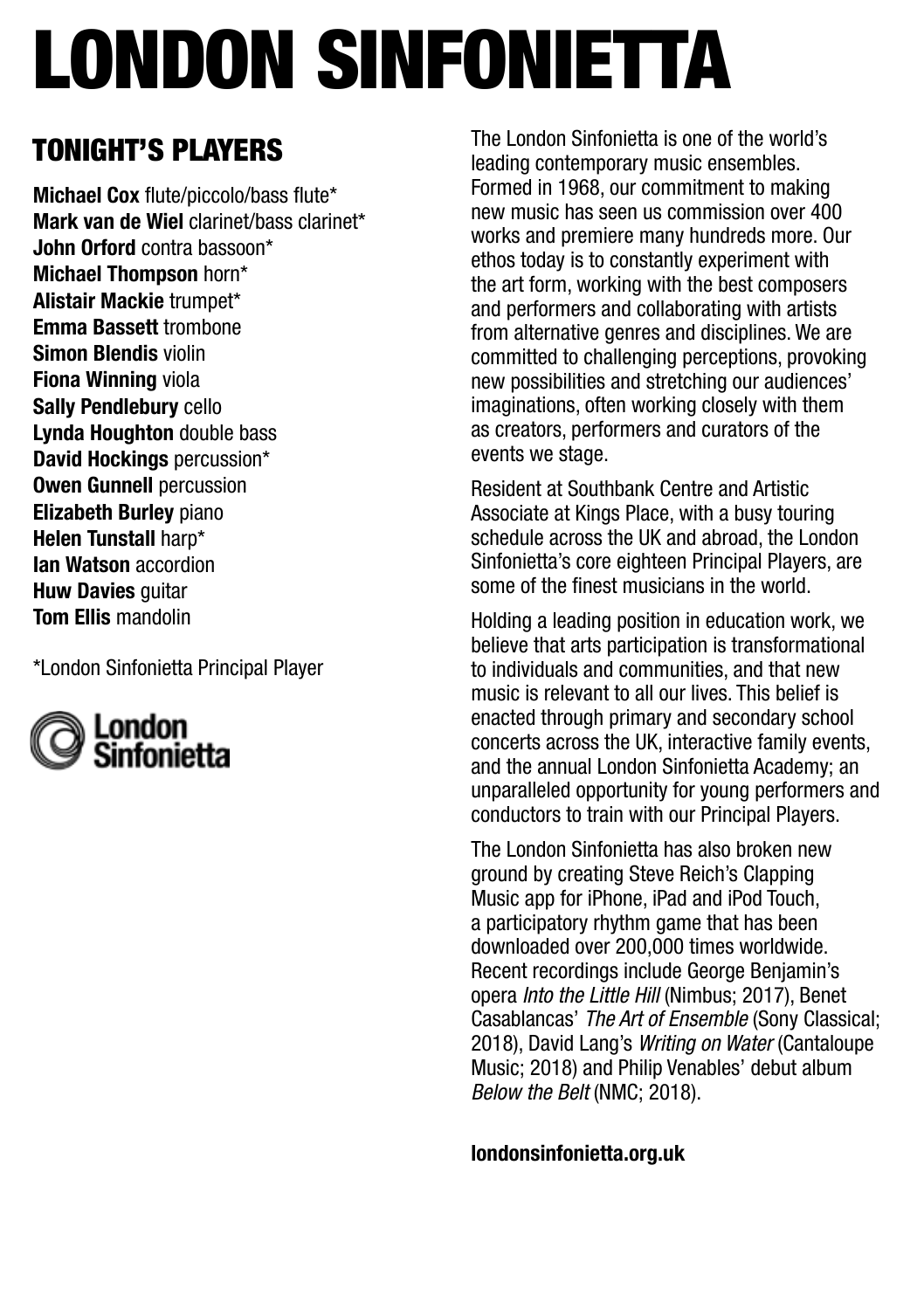#### London Sinfonietta would like to thank the following organisations and individuals for their support:

#### TRUSTS AND FOUNDATIONS

Art Mentor Foundation Lucerne, Arts Council England, The Barbara Whatmore Charitable Trust, The Boltini Trust, British Council, Britten-Pears Foundation, Chapman Charitable Trust,The John S Cohen Foundation, Cockayne – Grants for the Arts, The D'Oyly Carte Charitable Trust, Ernest Cook Trust, Ernst von Siemens Music Foundation,The Fenton Arts Trust, Garfield Weston Foundation, Help Musicians UK, Hinrichsen Foundation, Idlewild Trust, John Ellerman Foundation, Jerwood Charitable Foundation, London Music Fund, The London Community Foundation, The Michael Tippett Musical Foundation, Newcomen Collett Foundation, The Nugee Foundation, PRS for Music Foundation, The RVW Trust, The Serge Koussevitzky Music Foundation

#### CORPORATE PARTNERS

Lark (Group) Limited

#### HONORARY PATRONS

John Bird Sir Harrison Birtwistle Alfred Brendel KBE

#### ENTREPRENEURS

Mark Benson Sir Vernon Ellis Annabel Graham Paul Penny Jonas Tony & Criona Mackintosh Robert McFarland Michael & Patricia McLaren-Turner Sir Stephen Oliver QC Matthew Pike Nick & Claire Prettejohn Paul & Sybella Zisman The London Sinfonietta Council

#### Sinfonietta Circle

 David Atherton OBE & Nicholas Snowman OBE 1970 Frank and Linda Jeffs Robert McFarland Dennis Davis Camilla & Anthony Whitworth-Jones John Bird Patricia McLaren-Turner Janis Susskind OBE Walter A. Marlowe Tony Bolton Mark Thomas Michael McLaren-Turner Rosemary Gent Robert Clark & Susan Costello Louise Mitchell Stephen Williamson P.E. Duly Stephen & Dawn Oliver

 Régis Cochefert & Thomas Ponsonby Stephen Morris Rosie Oliver & Cathy Haynes Penny Jonas Tony & Criona Mackintosh Ruth Rattenbury 2002 John Hodgson Philip Meaden Professor Sir Barry Ife CBE Susan Grollet in memory of Mark Grollet Lucy de Castro & Nick Morgan 2012 Trevor Cook Antonia Till Paul & Sybella Zisman 2018 Lark (Group) Limited

#### LEAD PIONEERS

John Bird Robert Clark & Susan Costello Régis Cochefert Anthony Mackintosh Belinda Matthews Stephen Morris Sir Stephen Oliver QC Antonia Till

#### ARTISTIC PIONEERS

Anton Cox John Hodgson Nicholas Hodgson Walter A Marlowe Julie Nicholls Simon Osborne Ruth Rattenbury David & Jenni Wake-Walker Margarita Wood

#### CREATIVE PIONEERS

Ian Baker Ariane Bankes Andrew Burke Jeremy & Yvonne Clarke Rachel Coldicutt Dennis Davis Richard & Carole Fries John Goodier Patrick Hall Chris Heathcote Andrew Hunt Frank & Linda Jeffs Philip Meaden Andrew Nash Frances Spalding Iain Stewart Mark Thomas Fenella Warden Jane Williams Plus those generous Lead, Artistic and Creative Pioneers who prefer to remain anonymous, as well as our loyal group of Pioneers.

#### PRINCIPAL PLAYERS

Michael Cox flute (supported by Michael & Patricia McLaren-Turner) Gareth Hulse oboe Mark van de Wiel clarinet (supported by

Régis Cochefert) John Orford bassoon Simon Haram saxophone Michael Thompson horn (supported by Belinda Matthews) Byron Fulcher trombone Alistair Mackie trumpet Jonathan Morton violin 1 (supported by Paul & Sybella Zisman) Paul Silverthorne viola (supported by Nick & Claire Prettejohn) Tim Gill cello (supported by Sir Stephen Oliver QC) Enno Senft double bass (supported by Anthony Mackintosh) Helen Tunstall harp David Hockings percussion David Sheppard Sound Intermedia (supported by Penny Jonas) Ian Dearden Sound Intermedia (supported by Penny Jonas)

#### LONDON SINFONIETTA COUNCIL

Paul Zisman chairman Andrew Burke Régis Cochefert Ian Dearden Annabel Graham Paul Alistair Mackie Belinda Matthews Jonathan Morton Matthew Pike Sally Taylor

#### LONDON SINFONIETTA STAFF

Andrew Burke Chief Executive Craig West General Manager Elizabeth Davies Head of Finance Natalie Marchant Concerts & Projects Manager Hannah Bache Concerts & Touring Coordinator Lindsay Wilson Projects Manager **Sean Watson Participation & Learning** Officer **Sam Delaney Development Officer** Rosanna Haas Marketing Manager Niamh Collins Marketing Officer **Adam Flynn Administration & Recordings** Officer Chloe Kwok Professional Placement Trainee

#### LONDON SINFONIETTA AMBASSADORS

Anthony Mackintosh Robert McFarland Philip Meaden Sir Stephen Oliver QC Penny Jonas

#### FREELANCE & CONSULTANT STAFF

Hal Hutchison Concert Manager Lesley Wynne Personnel Manager **Tony Simpson Lighting Designer** Maija Handover sounduk

The London Sinfonietta is grateful to its auditors and accountants MGR Weston Kay LLP.